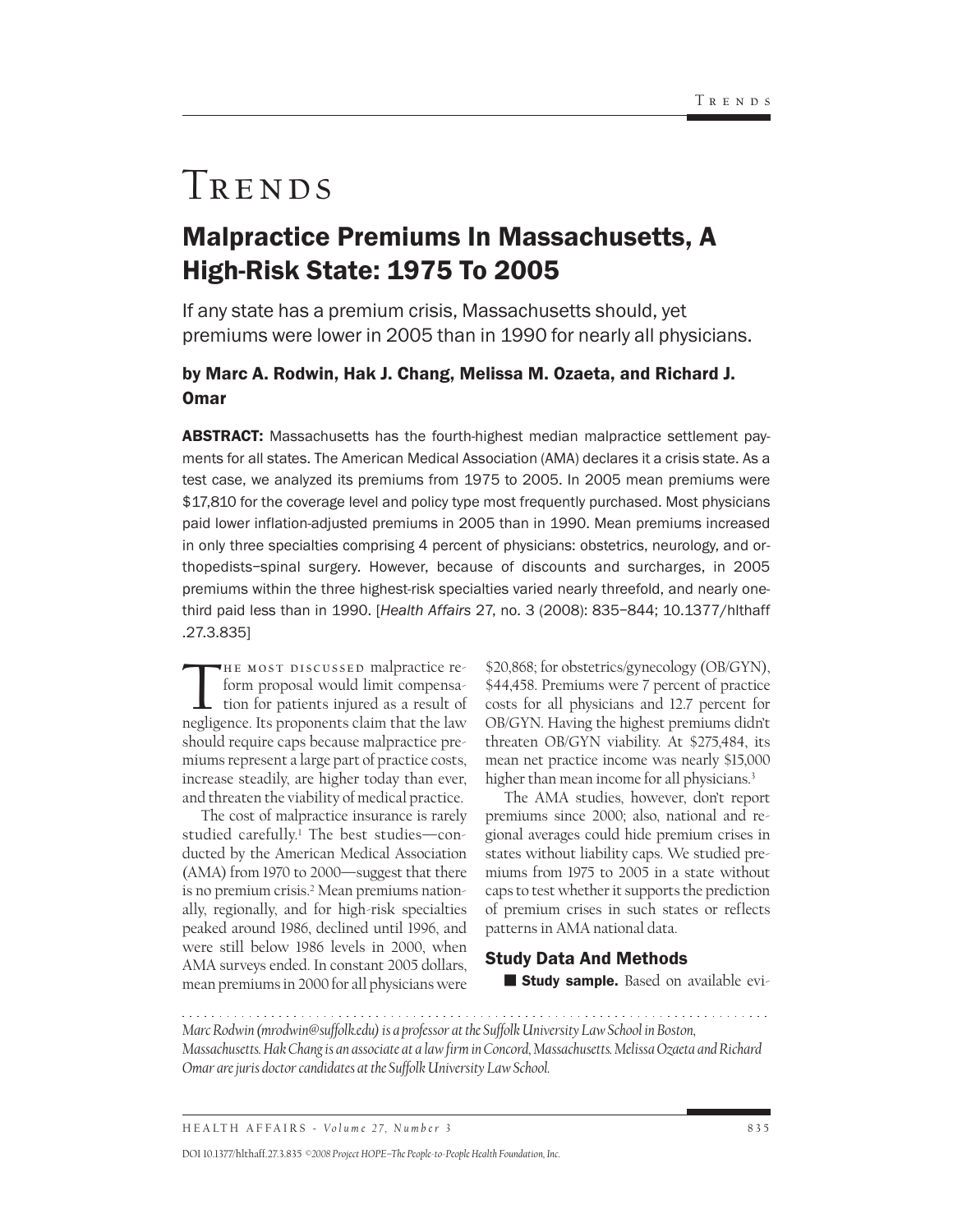dence, if individual states have premium crises, Massachusetts should. Malpractice premiums reflect award size and frequency. National Practitioner Data Bank (NPDB) statistics from 2000 to 2005 suggest that Massachusetts premiums are high. Among fifty-one jurisdictions, its median settlement payment (\$187,000) ranked fourth, and its mean payment (\$329,000) ranked sixth. At 4.34 payments per 100,000 people, it ranked twenty-fourth but had less than one fewer payment per 100,000 than the ninth-ranked state.4 Only Washington, D.C., and Connecticut had both higher mean payment size and higher frequency. The AMA lists Massachusetts among twenty-one states with a malpractice crisis.<sup>5</sup> Massachusetts has a soft \$500,000 settlement cap that allows broad exceptions.6 The Massachusetts Medical Society says that this is "woefully inadequate" and has not stabilized the market.7

The Massachusetts malpractice insurance market today includes (1) a state-regulated mutual insurer, the Medical Professional Mutual Insurance Company, known as Pro-Mutual (the "Insurer"), which supplied our data; (2) other state-regulated insurers; (3) the Controlled Risk Insurance Company (CRICO) for Harvard Medical School–affiliated physicians; and (4) risk-retention groups and offshore insurers.

In 1975, commercial malpractice insurers exited Massachusetts, and the legislature created the Massachusetts Medical Malpractice Joint Underwriting Association (MMJUA). The legislature converted it to ProMutual in 1995. Around the time of the formation of the MMJUA, Harvard-affiliated hospitals created CRICO for malpractice insurance.

Since their creation, CRICO and the MMJUA/ProMutual have controlled approximately 90 percent of the physicians' liability insurance market, each covering about half. AM Best reports that in 2005, the Insurer covered 77 percent of regulated professional liability insurance, which includes other medical professionals and institutions.8 The Insurer estimates that it covers 88–91 percent of regulated physician liability insurance and 40–50 percent of all physician liability insurance.

**Liability insurance policies.** Insurers set rates based on the time period covered, dollar amount of protection, and risk of loss.

*Time period.* Policies cover either periods when alleged negligence occurs, regardless of when claims are filed—called occurrence policies—or periods during which patients file negligence claims—called claims-made policies. Physicians renewing a claims-made policy are covered from the first year they owned the policy. Premiums are higher for second-, third-, and fourth-year claims-made policies because they cover a longer time period. Insurers also sell mature claims-made policies that cover five or more years of past practice. Occurrence policies cost more than firstthrough fourth-year claims-made policies and less than mature claims-made policies. The costs of insurance through claims-made and occurrence policies generally converge over time because physicians who do not renew a claims-made policy need to purchase so-called tail insurance for claims filed later.

*Dollar amount of protection.* Policies specify a maximum amount reimbursed both per claim and yearly. A typical policy covers up to \$1 million per claim, capped at \$3 million yearly (known as \$1/\$3 million coverage).

*Risk of loss.* Insurers calculate each specialty's average risk of loss and assign it to a premium rate group. In 2005, the Insurer had nineteen rate groups. Insurers can further refine individual physicians' risk based on their claims history, length of time in practice, work setting, organizational affiliation, and other factors.

**Inflation adjustment.** We express all data in constant 2005 dollars adjusted by the Consumer Price Index (CPI), rather than for medical inflation as some scholars do.9 Medical inflation is twice CPI, so the premium increases we report are much greater than if we adjusted for medical inflation.

Malpractice awards compensate for medical expenses (appropriately adjusted by medical inflation) and nonmedical expenses, lost income, and pain and suffering (best adjusted using CPI). The most accurate premium adjustment would combine the two, weighted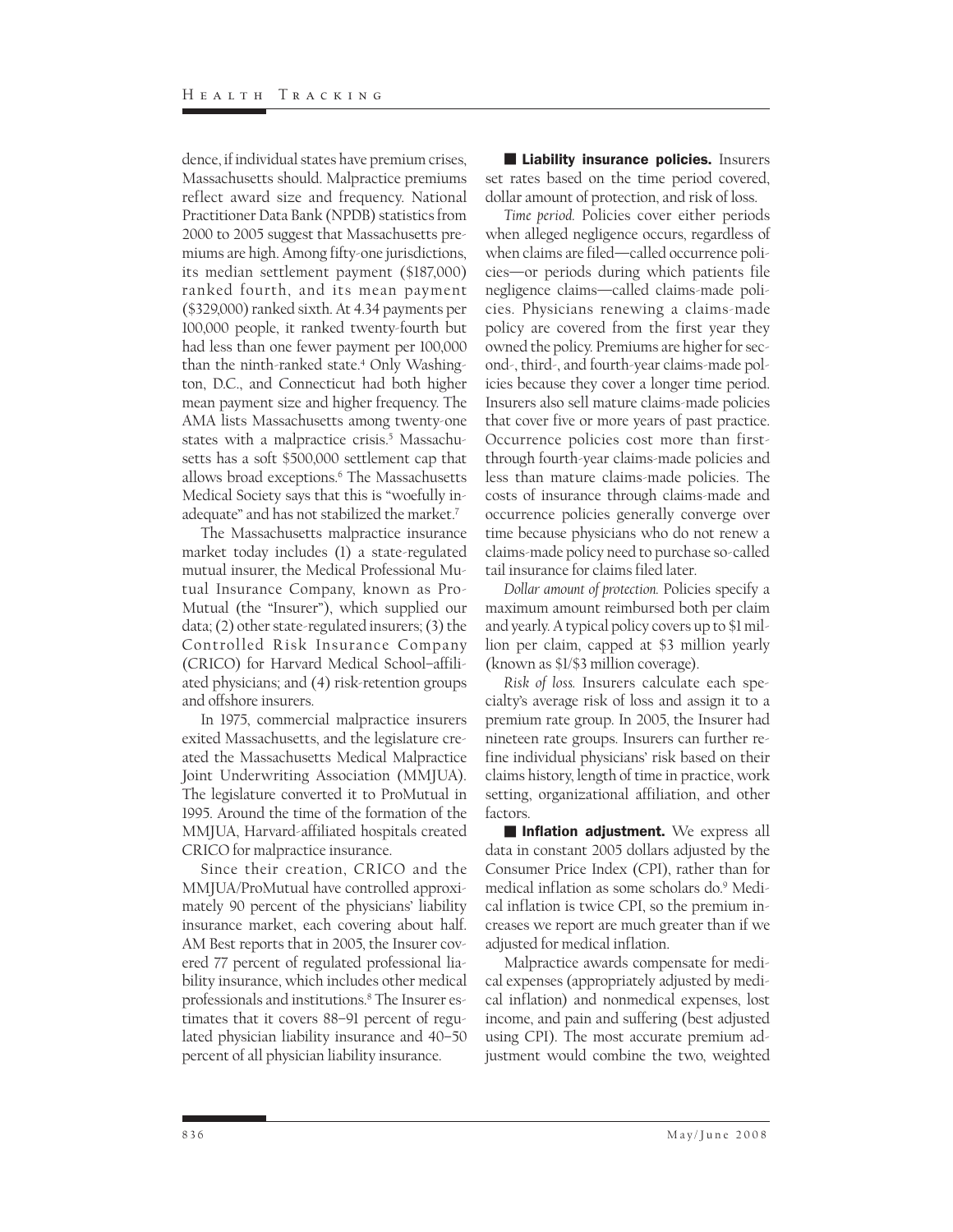toward the CPI. We used the CPI because our study is a test case to identify the highest premiums by choosing a state with top settlement payments. Thus, we preferred to overstate premium increases. Furthermore, policy debate focuses on how premiums affect practice costs, which AMA surveys indicate include mainly nonmedical items (nonphysician personnel, rent, utilities, and office expenses).<sup>10</sup> Adjusting by CPI facilitates comparing premium and other practice cost increases.

#### Occurrence Policies: 1975–2005

**Nean manual rates and mean premiums by tiers.** We report mean rates for all physicians and mean premiums for practice specialties grouped into five tiers from 1975 to 2005, for \$1/\$3 million and \$2/\$6 million occurrence policies. This accounted for 83 percent of all policies in 2005.

In 2005, Tier 5 included 78 percent of physicians and had the lowest premiums. Tier 4 had 8 percent of physicians and the second lowest premiums. Tier 3 comprised 5 percent of physicians: those who performed major general, abdominal, thoracic, plastic, gynecological, cardiac, or hand surgery and emergency medi-

cine. Tier 2 represented 4 percent of physicians: those performing major vascular, cardiovascular, head and neck, traumatic, and orthopedic (except spinal) surgery. Tier 1 included 4 percent of physicians: obstetrics and OB/GYN, orthopedics performing spinal surgery, and major neurological surgery.

Exhibit 1 displays \$1/\$3 million occurrence manual rates. Mean rates for all physicians grew only slightly over thirty years, with cycles of rises and falls. But rates for physicians in Tiers 1–3 were much higher than for most physicians, especially at their peaks. Tiers 3 and 2 rates soared from 1980 to 1990, declined until 1995 or 2000, increased thereafter, but in 2005 were lower than in 1990. Only Tier 1 rates were much higher in 2005 than in 1990.

Exhibit 2 displays mean premiums for each tier weighed by the number of physicians from each rate group within the tier. The Insurer lacked data on the number of physicians in each rate group before 1990. Mean premiums for \$1/\$3 million coverage for all physicians decreased from \$17,907 in 1990 to \$17,810 in 2005. From 1990 to 2005, Tier 5 premiums rose just over \$1,250; Tier 4, just over \$1,040; and Tier 2 and Tier 3 premiums declined by over \$5,375

#### **EXHIBIT 1**

Mean Manual Premium Rates For \$1/\$3 Million Occurrence Policies, For All Physicians And Physicians Divided Into Five Tiers, Adjusted By The Number Of Rate Groups In Each Tier, Selected Years 1975–2005



SOURCE: Medical Professional Insurance Company.

NOTES: All data adjusted by Consumer Price Index (CPI) and expressed in constant 2005 dollars. Practice specialties divided into tiers charged similar rates. Tier 1: obstetrics/gynecology, neurological surgery, and orthopedists performing spinal surgery. Tier 2: major vascular, cardiovascular, head and neck, traumatic, and orthopedic (except spinal) surgery. Tier 3: major general, abdominal, thoracic, plastic, cardiac, and gynecological or hand surgery and emergency medicine without major surgery. Tier 4: anesthesiology, and major surgery for emergency medicine, ronco-esophagology, colon and rectal, endocrinology, gastroenterology, geriatrics, neoplastic, nephrology, laryngology, otology, otorhinolaryngology, rhinology, and urology. Tier 5: all other physicians (a total of sixty-five practice specialties).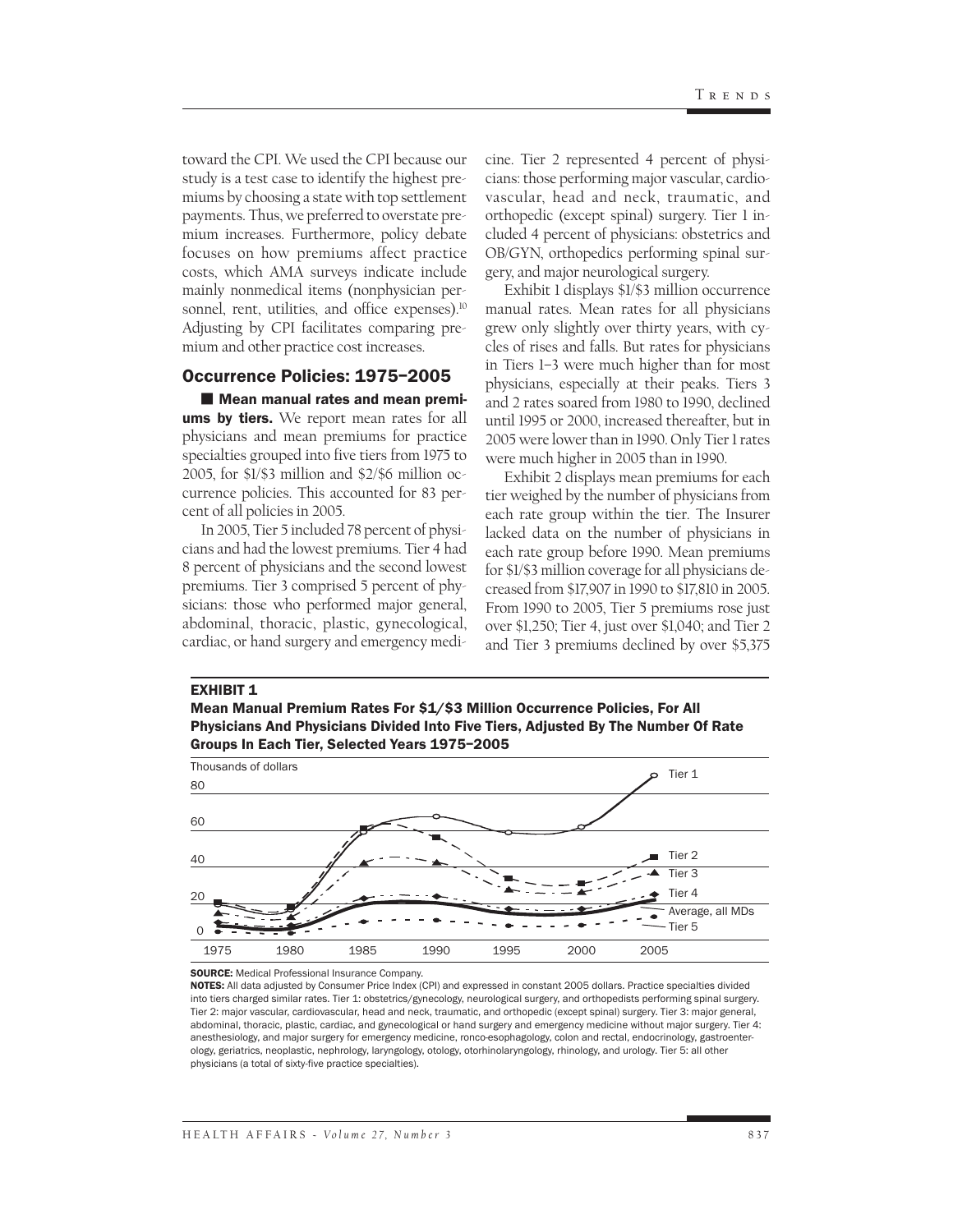#### Mean Manual Premiums For Five Physician Tiers Weighted By The Number Of Physicians In Each Rate Group For \$1/\$3 Million And \$2/\$6 Million Occurrence Policies, Selected Years 1990–2005

|                                     | \$1/\$3 million occurrence policies |                            |                          |                            |                          |                            |                          |                            |
|-------------------------------------|-------------------------------------|----------------------------|--------------------------|----------------------------|--------------------------|----------------------------|--------------------------|----------------------------|
|                                     | 1990<br>dollar<br>amount            | <b>Percent<sup>a</sup></b> | 1995<br>dollar<br>amount | <b>Percent<sup>a</sup></b> | 2000<br>dollar<br>amount | <b>Percent<sup>a</sup></b> | 2005<br>dollar<br>amount | <b>Percent<sup>a</sup></b> |
| Tier 5                              | \$9,119                             | 72                         | \$7,098                  | 78                         | \$7,281                  | 79                         | \$10,375                 | 78                         |
| Tier 4                              | 23,875                              | 14                         | 15,988                   | 8                          | 16,331                   | $\overline{7}$             | 24,916                   | 8                          |
| Tier 3                              | 41.932                              | $\overline{4}$             | 27.039                   | 5                          | 25.376                   | 5                          | 36.557                   | 5                          |
| Tier 2                              | 51,815                              | 2                          | 37,024                   | 4                          | 32,856                   | 5                          | 44,289                   | 4                          |
| Tier 1                              | 66,220                              | 8                          | 60,981                   | 5                          | 65,612                   | 4                          | 95,045                   | 4                          |
| 5-tier mean<br>No. of doctors       | 17,907<br>5,632                     |                            | 12,891<br>9,438          |                            | 2,551<br>7,179           |                            | 17,810<br>5,678          |                            |
| \$2/\$6 million occurrence policies |                                     |                            |                          |                            |                          |                            |                          |                            |
| Tier <sub>5</sub>                   | \$13,446                            | 83                         | \$8,812                  | 90                         | \$10,214                 | 84                         | \$14,658                 | 84                         |
| Tier 4                              | 31,127                              | 8                          | 21,104                   | 4                          | 22,601                   | 8                          | 30,153                   | 12                         |
| Tier 3                              | 62,464                              | 3                          | 38,569                   | 1                          | 35,961                   | 2                          | 45.422                   | $\overline{2}$             |
| Tier <sub>2</sub>                   | 71,225                              | $\mathbf{O}$               | 52,160                   | 1                          | 46.511                   | $\overline{2}$             | 55,003                   | $\overline{2}$             |
| Tier 1                              | 94,307                              | 5                          | 83,236                   | 4                          | 95,867                   | 3                          | 117,541                  | $\mathbf{1}$               |
| 5-tier mean<br>No. of doctors       | 20,872<br>670                       |                            | 13,115<br>1,067          |                            | 15,067<br>2,209          |                            | 18,722<br>2,358          |                            |

SOURCE: Medical Professional Mutual Insurance Company.

NOTES: All data adjusted by Consumer Price Index (CPI) and expressed in constant 2005 dollars. Practice specialties divided into tiers charged similar rates. For explanation of tiers, see Exhibit 1 Notes.

<sup>a</sup> Percent of physicians in each tier.

and \$7,526, respectively. Tier 1 rates rose \$28,825 from 1990 to 2005. Trends are similar for \$2/\$6 million coverage. However, Tier 4 premiums decreased from 1990 to 2005.

**Distribution of physicians by manual** rates. Exhibit 3 displays the distribution of physicians by manual rates at \$10,000 increments from 1990 to 2005. In 2005, 29 percent of physicians with \$1/\$3 million coverage had rates below \$10,000; 78 percent, \$20,000 or less; and 92 percent, under \$40,000. Four percent had rates over \$50,000. Between 1990 and 2005, those with rates under \$20,000 increased from 72 percent to 78 percent. Within this group, physicians moved into higher premium levels. Those with high rates—more than \$60,000—decreased from 8 percent to 4 percent. Those with rates higher than \$70,000 increased from 0 percent to 4 percent. Those in the middle range—\$20,000–\$60,000—decreased from 20 percent to 17 percent. Within

the group, physicians moved to the middle.

In 2005, 23 percent of physicians with \$2/\$6 million coverage had rates under \$10,000; 63 percent, under \$20,000; and 95 percent, under \$40,000. Only 5 percent of physicians had rates higher than \$40,000; only 1 percent, higher than \$60,000. From 1990 to 2005, the highest rate group shrank, and the lowest rate group expanded.

**Discounts and surcharges.** Starting in 1990, the Insurer discounted premiums for some physicians. In 2000 it increased discount frequency and size, and it surcharged some physicians. In 2005 the Insurer discounted as follows: interns, residents, and fellows working in a facility insured by the Insurer: 25 percent or 15 percent; physicians in first- and second-year practice, 50 percent and 25 percent; physicians in academic settings or community service treating patients twenty-one hours a week or less, 50 percent; emergency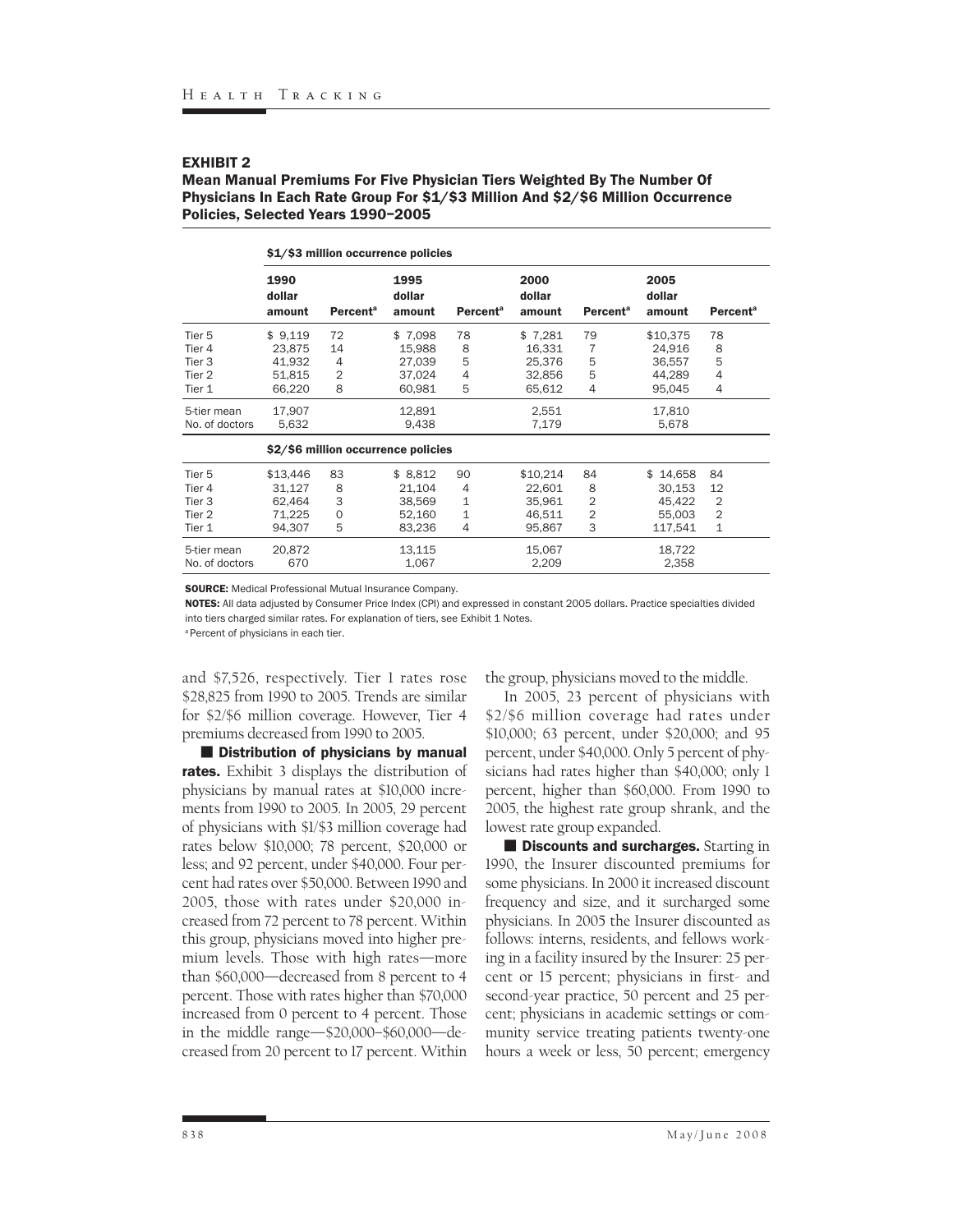#### Distribution Of Physicians By Dollar Amount Of Manual Premium Rates, Prior To Discounts And Surcharges, \$1/\$3 Million And \$2/\$6 Million Occurrence Policies, Selected Years 1990–2005

| Dollar amount of                                                            | \$1/\$3 million occurrence policies |                                        |                                                |                                          |  |  |  |
|-----------------------------------------------------------------------------|-------------------------------------|----------------------------------------|------------------------------------------------|------------------------------------------|--|--|--|
| manual premium rates                                                        | 1990                                | 1995                                   | 2000                                           | 2005                                     |  |  |  |
| $<$ \$10,000<br>\$10,000-\$19,999<br>\$20,000-\$29,999<br>\$30,000-\$39,999 | 56%<br>16<br>14<br>$\overline{2}$   | 70%<br>16<br>5<br>4                    | 70%<br>16<br>7<br>3                            | 29%<br>49<br>8<br>5                      |  |  |  |
| \$40,000-\$49,999<br>\$50,000-\$59,999<br>\$60,000-\$69,999<br>\$70,000+    | $\overline{2}$<br>2<br>8<br>0       | $\mathbf{1}$<br>4<br>0<br>$\mathbf 0$  | 1<br>4<br>$\mathbf 0$<br>$\mathbf 0$           | 4<br>$\Omega$<br>$\mathbf 0$<br>4        |  |  |  |
| Number of physicians                                                        | 5,632                               | 9,438                                  | 7,179                                          | 5,678                                    |  |  |  |
|                                                                             |                                     | \$2/\$6 million occurrence policies    |                                                |                                          |  |  |  |
| $<$ \$10,000<br>\$10,000-\$19,999<br>\$20,000-\$29,999<br>\$30,000-\$39,999 | 17%<br>62<br>9<br>3                 | 56%<br>33<br>5<br>0.80                 | 39%<br>46<br>8<br>2                            | 23%<br>40<br>20<br>12                    |  |  |  |
| \$40,000-\$49,999<br>\$50,000-\$59,999<br>\$60,000-\$69,999<br>\$70,000+    | $\Omega$<br>2<br>0<br>7             | 0.60<br>0.60<br>0.09<br>$\overline{4}$ | $\overline{2}$<br>$\circ$<br>$\mathbf{0}$<br>3 | $\overline{2}$<br>2<br>$\mathbf{O}$<br>1 |  |  |  |
| Number of physicians                                                        | 670                                 | 1,067                                  | 2,209                                          | 2,358                                    |  |  |  |

SOURCE: Medical Professional Mutual Insurance Company.

NOTE: All data adjusted by the Consumer Price Index (CPI) and expressed in constant 2005 dollars.

medicine physicians, up to 20 percent; and physicians covered by the Federal Tort Claims Act, between 25 and 50 percent.

The Insurer reduced premiums additionally up to 25 percent for physicians deemed at low risk and surcharged physicians deemed at high risk up to 25 percent. Physicians with no closed claims over \$10,000 received discounts of 3–15 percent, based on duration of clean claims. Group practices with a favorable claims history also received discounts.

By 2005, 88.7 percent of policies were discounted, and 6 percent were surcharged. Sixty-five percent of physicians received discounts of 0–25 percent; 23.6 percent, discounts of 25–50 percent. Four-and-a-half percent paid surcharges less than 25 percent; 1.4 percent, surcharges over 25 percent. Adjusting Tier 1's premiums for discounts and surcharges, physicians paying more than \$70,000 fell from 4 percent to 2.7 percent; 1.1 percent

paid \$60,000–70,000; and 0.1 percent paid \$50,000–\$60,000.

In 2005, 66.7 percent of all \$1/\$3 million occurrence policies were discounted more than 12 percent. Reducing 2005 rates by just over 12 percent for Tier 5 and by only 5 percent for Tier 4 results in lower premiums than in 1990. Thus, premiums for most physicians in Tiers 4 and 5 were lower in 2005 than in 1990. Mean rates for Tiers 2 and 3 were lower in 2005 than in 1990, even before adjusting for discounts and surcharges, but Tier 1 had a higher mean premium in 2005 than in 1990, even after adjusting for its average discount of \$11,014.

Exhibit 4 and Supplemental Exhibit 1 reveal premium variations.<sup>11</sup> In 2005, premiums for Tier 1 physicians with \$1/ \$3 million coverage varied widely. The OB/ GYN manual rate was \$97,243, approximately \$8,700 more than its 1990 level, but premiums ranged between \$48,622 and \$145,865. Few Tier 1 physicians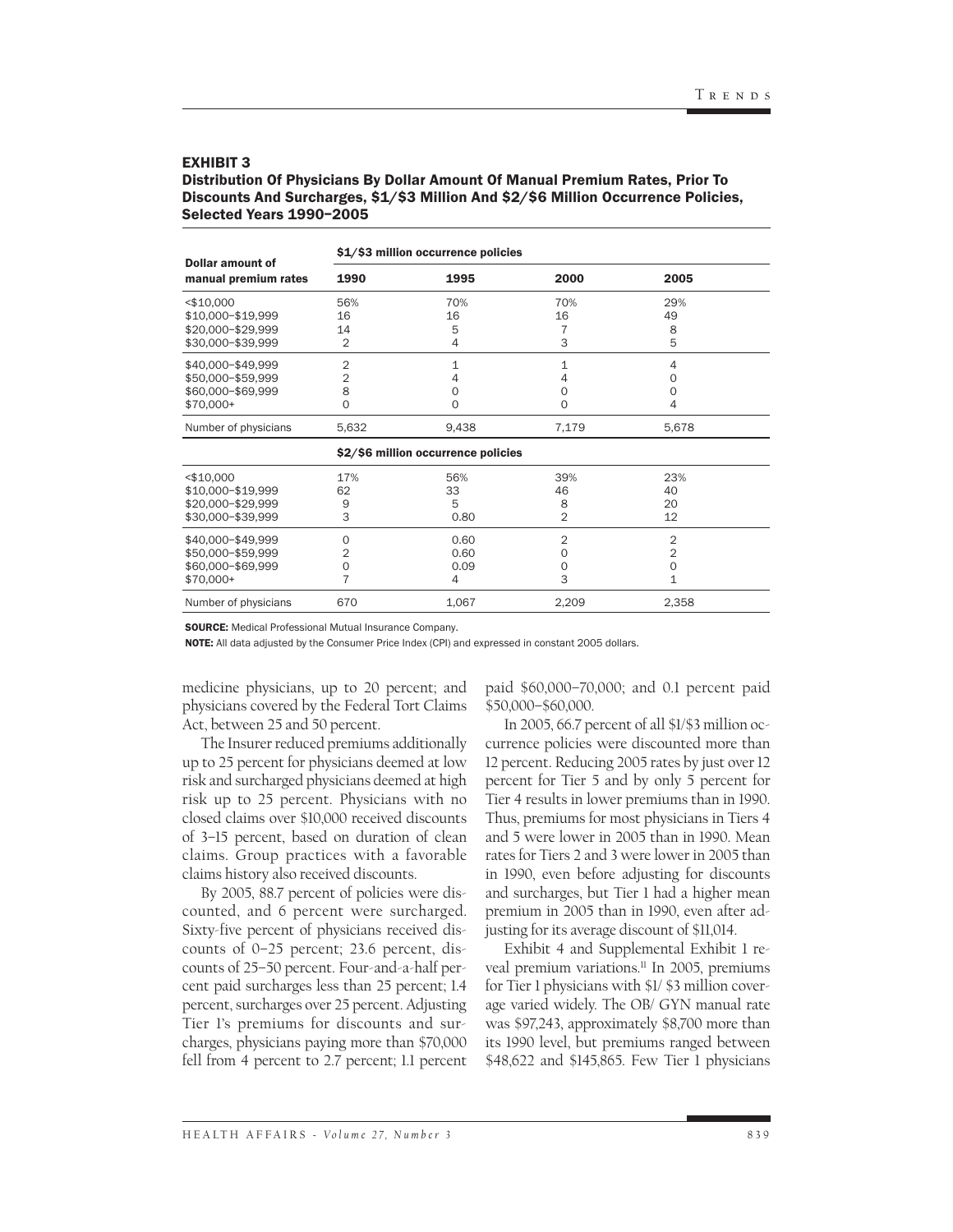Tier 1: Top Three Practice Specialty Manual Premium Rates, And Mean, Median, Low, And High Premiums Adjusted For Discounts And Surcharges For \$1/\$3 Million And \$2/\$6 Million Occurrence Policies, 2000 And 2005

|                                                    | <b>Manual</b><br>premium                 | Mean discount-<br>surcharge<br>adjusted<br>premium | Low<br>premium                                             | Median discount-<br>surcharge<br>adjusted<br>premium | <b>High</b><br>premium                                   |  |  |  |
|----------------------------------------------------|------------------------------------------|----------------------------------------------------|------------------------------------------------------------|------------------------------------------------------|----------------------------------------------------------|--|--|--|
|                                                    | 2000 \$1/\$3 million occurrence policies |                                                    |                                                            |                                                      |                                                          |  |  |  |
| Ortho/spinal<br>Neurology<br>OB/GYN<br>Tier 1 mean | \$43,687<br>62.182<br>69,361<br>61,148   | \$33,028<br>46,481<br>53,172<br>50,134             | \$21,844<br>31.091<br>34,681<br>$\overline{\phantom{a}}$   | \$ 30,581<br>43.527<br>55,489                        | \$56,794<br>80.837<br>90,170<br>$\overline{\phantom{a}}$ |  |  |  |
|                                                    | 2005 \$1/\$3 million occurrence policies |                                                    |                                                            |                                                      |                                                          |  |  |  |
| Ortho/spinal<br>Neurology<br>OB/GYN<br>Tier 1 mean | 72,080<br>90.710<br>97.243<br>86,678     | 60,028<br>74.056<br>85.979<br>82.936               | 36,040<br>45,355<br>48.622<br>$\equiv$ a                   | 57,664<br>72,568<br>77.794                           | 85,496<br>108.852<br>145.865<br>$\mathsf{a}$             |  |  |  |
|                                                    |                                          | 2000 \$2/\$6 million occurrence policies           |                                                            |                                                      |                                                          |  |  |  |
| Ortho/spinal<br>Neurology<br>OB/GYN<br>Tier 1 mean | 61.442<br>87.451<br>97.550<br>85.998     | $\sqsupseteq a$<br>64,268<br>76.723<br>74.647      | $\overline{\phantom{a}}$<br>43.726<br>48.775<br>$\equiv$ a | $\mathsf{a}$<br>61.216<br>78.040                     | $\equiv$ a<br>96.196<br>117.060<br>$\mathsf{a}_{-}$      |  |  |  |
|                                                    |                                          | 2005 \$2/\$6 million occurrence policies           |                                                            |                                                      |                                                          |  |  |  |
| Ortho/spinal<br>Neurology<br>OB/GYN<br>Tier 1 mean | 89,559<br>112,706<br>120.823<br>110,978  | 80.603<br>112.706<br>122.962<br>116,429            | 71.647<br>112.706<br>108.741<br>_a                         | 80.603<br>112,706<br>120.823                         | 89,559<br>112,706<br>157.070<br>_a                       |  |  |  |

SOURCE: Medical Professional Mutual Insurance Company.

NOTES: All data adjusted by Consumer Price Index (CPI) and expressed in constant 2005 dollars. Ortho/spinal is orthopedics performing spinal surgery. OB/GYN is obstetrics/gynecology, including obstetrics/major surgery.

<sup>a</sup> Not applicable.

purchased \$2/\$6 million coverage in 2005. Nearly all obstetrician/gynecologists with \$2/ \$6 million coverage paid the manual rate; more paid surcharges than received discounts.

Focus on obstetrics. Since 1990, the highest rates were for OB/GYN. We supplemented OB/GYN occurrence data with claimsmade data (Exhibit 5 and Supplemental Exhibit 2).<sup>12</sup> In 2000, OB/GYN occurrence rates were \$69,361, about \$275 more than 1990 rates. However, because of discounts and surcharges, 88 percent paid less than in 1990. Claims-made premiums reveal similar patterns: mean weighted premiums were lower than in 1990. By 2005, only 3 percent of obstetrician/gynecologists with occurrence policies

paid the manual rate, \$97,243; 29 percent paid less than the 1990 rate. Between 53 percent and 76.2 percent of obstetrician/gynecologists purchasing first- through fourth-year claimsmade policies received discounts, yet most paid more than 1990 rates. Premiums varied greatly; the highest were more than twice the lowest.

**E** Changes in policies purchased. In 1987 the Massachusetts Board of Registration in Medicine required that physicians purchase at least \$1/\$3 million coverage.13 Hospitals can require greater coverage for physicians to receive practice privileges. Since 1990, many physicians increased coverage limits, and thus paid more. Physicians purchasing \$1/\$3 mil-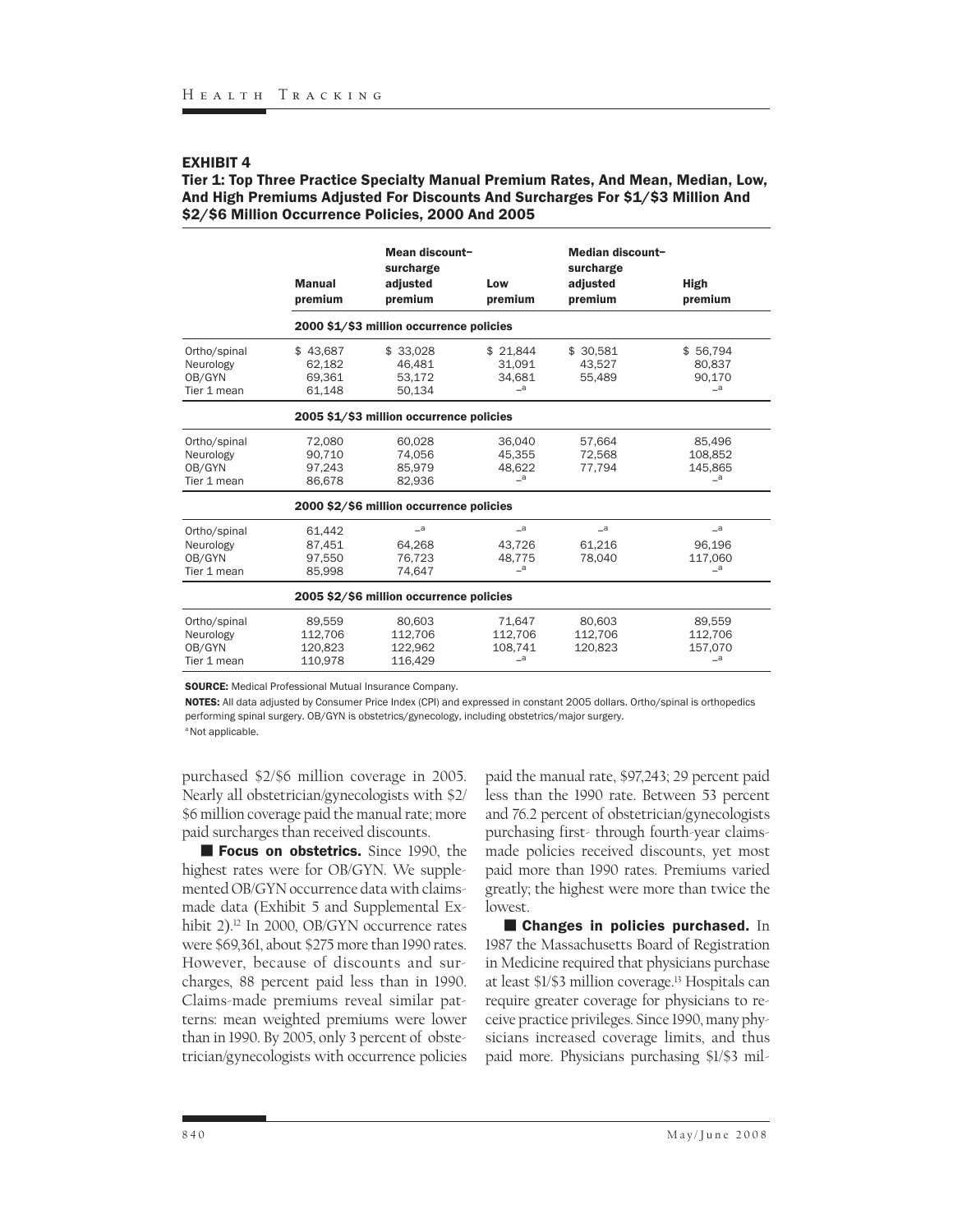| Adjusted For Discounts And Surcharges, 2005, For \$1/\$3 million First-fear Infougn<br><b>Mature Claims-Made (CM) And Occurrence Policies</b> |               |                        |                                                       |                |                                                                |                        |                        |  |
|-----------------------------------------------------------------------------------------------------------------------------------------------|---------------|------------------------|-------------------------------------------------------|----------------|----------------------------------------------------------------|------------------------|------------------------|--|
| OB/GYN<br>$$1/$ \$3M<br>policies                                                                                                              | <b>Number</b> | 2005<br>manual<br>rate | Mean<br>discount-<br>surcharge<br>adjusted<br>premium | Low<br>premium | <b>Median</b><br>discount-<br>surcharge<br>adjusted<br>premium | <b>High</b><br>premium | 1990<br>manual<br>rate |  |
| First-year CM                                                                                                                                 | 21            | \$31.503               | \$27.303                                              | \$22.052       | \$25.202                                                       | \$47.255               | \$6.100                |  |
| Second-vear CM                                                                                                                                | 15            | 52.502                 | 60.902                                                | 36.751         | 63.002                                                         | 78.753                 | 16.763                 |  |
| Third-year CM                                                                                                                                 | 4             | 78.754                 | 72.847                                                | 55.128         | 66.941                                                         | 102.380                | 31.242                 |  |
| Fourth-year CM                                                                                                                                | 13            | 94.506                 | 87.963                                                | 66.154         | 85.055                                                         | 113.407                | 52.383                 |  |
| Mature CM                                                                                                                                     | 13            | 105,006                | 102.583                                               | 52.503         | 105,006                                                        | 136.508                | 68,359                 |  |
| Occurrence                                                                                                                                    | 182           | 97.243                 | 85.979                                                | 48.621         | 77.794                                                         | 145.865                | 69.086                 |  |

Obstetrics/Gynecology (OB/GYN) Manual Rates And Mean, Low, and High Premiums Adjusted For Discounts And Surcharges, 2005, For \$1/\$3 Million First-Year Through

SOURCE: Medical Professional Mutual Insurance Company.

NOTE: All data adjusted by Consumer Price Index (CPI) and expressed in constant 2005 dollars.

lion policies decreased from 71.3 percent to 67.4 percent; those purchasing \$2/\$6 million policies jumped from 8.4 percent to 30.3 percent. Physicians purchasing \$2/\$6 million occurrence policies soared from 5.4 percent to 26.6 percent.

However, physicians also switched to less expensive policy types. Those purchasing mature claims-made policies—the most costly category—fell from 25.4 percent to 10.7 percent. Physicians purchasing occurrence policies—the second most costly type—increased from 72.6 percent to 83.2 percent. Physicians with first- through fourth-year claims-made policies increased from 2 percent to 6 percent.

#### Sample Versus Other Policies

**Policies offered by the Insurer.** In 2005, 54.6 percent of the Insurer's policies were for \$1/\$3 million occurrence, and 26.6 percent were for \$2/\$6 million occurrence (Supplemental Exhibit 3).14 Nearly 66 percent of the Insurer's occurrence policies were for \$1/\$3 million coverage, and 30.3 percent were for \$2/\$6 million; only 1.6 percent provided greater coverage. Premiums for the Insurer's nineteen rate groups vary for each policy type.15 Occurrence policies in 2005 cost \$3,473 more than first-year claims-made coverage for rate group 1, and \$65,740 more for rate group 19. Mature claims-made premiums were \$375 more than for occurrence in rate group 1 and rose to \$7,763 more in rate group 19.

**Cother Massachusetts insurers. Does** the Insurer reject high-risk physicians or insure a smaller share of them than the state average? Massachusetts regulations prohibit insurers from refusing any applicant. However, insurers can cede risk and insurance premiums for any policyholder they do not wish to cover to a state-mandated reinsurance program. The program divides these costs among insurers based on their market share. ProMutual has 88–91 percent of the market and bears that share of cost, which since the start of the reinsurance plan in 1995 ranged between 0 and 10 percent of sales.

In 1997, the Insurer analyzed Board of Registration of Medicine data and found that obstetrician/gynecologists were 4 percent of Massachusetts physicians, the same as its own proportion.16 However, between 2000 and 2005, the Insurer's obstetrician/gynecologists declined from 242 to 182 for \$1/\$3 million coverage and from 55 to 20 for \$2/\$6 million coverage. Similarly, the Insurer's physicians in the top rate group for \$1/\$3 million occurrence policies decreased from 4.4 percent in 1995 to 3.2 percent in 2005. In addition, Tier 1 represented 8 percent of the Insurer's physicians in 1990 but only 4 percent in 2005. It appears that physicians switched to competitors for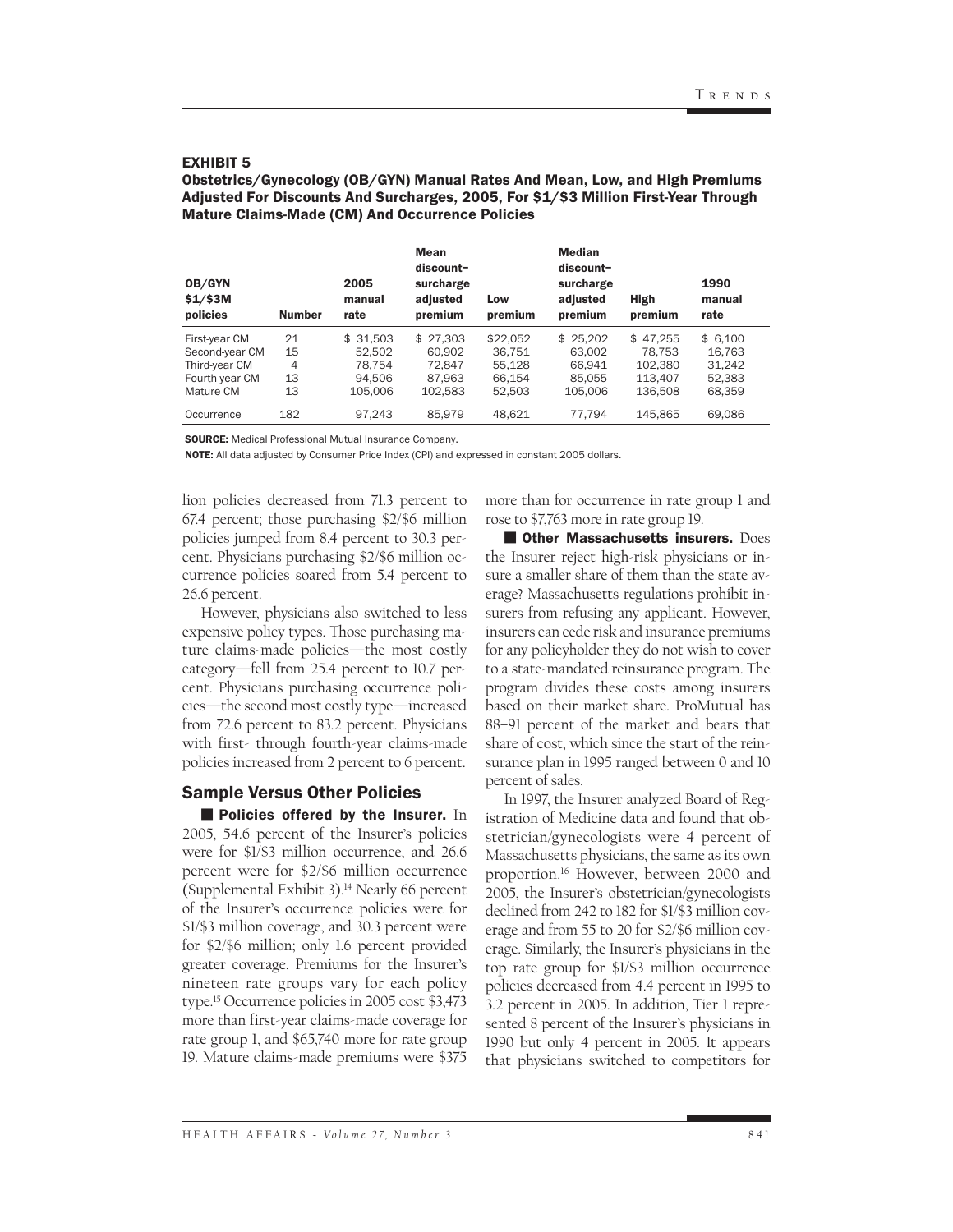lower premiums.

Physicians in the Insurer's highest rate group most likely pay at least as much as physicians with similar risk insured by CRICO, risk-retention groups, or offshore companies. Physicians choose unregulated insurance to pay less, or they bear insurance risk and administrative cost without benefit.

Two regulated insurers—Medical Protective and Connecticut Medical Insurance Company—developed niche markets by selling insurance to specialties that they believe are overcharged. In 2005, Medical Protective set lower rates than the Insurer: 14 percent or \$5,850 less for orthopedists; and 11 percent or \$11,602 less for obstetrician/gynecologists.<sup>17</sup> Yet we don't know what physicians actually paid, because discounts and surcharges are not disclosed. Also, these insurers might select physicians with below-average risk.

Rate changes, 2005-2007. In 2006 the Insurer raised rates 5 percent. In 2007 no rates increased, and rates decreased for five high-risk specialties; OB/GYN manual rates decreased 10 percent.

#### **Discussion**

**Explaining perceptions of a premium** crisis. Massachusetts premiums are probably higher than in all but the four or six states with higher median or mean settlement payments. Yet for most Massachusetts physicians, malpractice premiums are low and declined from 1990 to 2005. What accounts for the perception that premiums are higher than ever nationally and constitute a crisis?

Most observers do not adjust premium increases for inflation; focus on the highest-risk specialties, which are atypical; ignore discounts from manual rates; overlook previous premium declines, which offset recent increases; and base conclusions on unreliable data.

Most physicians are also unaware that premiums have cyclical rises and falls but change much less over the long term.18 Premium cycles are partly due to the long time lag between when physicians purchase policies and insurers incur loss. This increases uncertainty and

complicates accurate pricing of insurance risk. Market competition induces insurers to reduce premiums to increase their market share, until they revise upward predictions of future liabilities and reserve needs. Then, insurers increase premiums sharply to make up for liabilities incurred several years hence based on more optimistic estimates. A changing investment climate promotes premium cycles. As interest rates rise, so does insurer income from reserves. When interest rates decline, insurer investment income falls.19 Market cycles result. In hard markets, insurers select risks, increase reserves, and raise premiums. During soft markets, insurers assume more risk, decrease reserves, and lower premiums.

Many observers assume that short-term premium increases are caused by the rising size and frequency of settlement payments. It is true that premiums reflect liability costs over the long term, but underwriting cycles explain short-term premium changes. Studies show that premiums rose in Texas in the 1980s and early 2000s because insurers changed long-term loss predictions and the investment climate soured, not because claims or awards increased in size or frequency.20

**Effect of medical underwriting and** competition. Medical underwriting explains the divergence among practice specialties as well as the wide premium variation within Tier 1. The Insurer used seven premium rate groups in 1975, eight in 1980, fifteen in 1990, and nineteen in 2005. After 1990, the Insurer extended underwriting within practice specialties through premium discounts and surcharges based on individual risk factors. It reduced premiums for lower-risk physicians and increased them for those with higher risks. Physicians within Tier 1's specialties paid identical premiums in 1990; by 2005, their premiums varied threefold. In 2005, 29 percent of obstetrician/gynecologists paid less than 1990 rates; 44 percent paid \$8,700–\$18,400 more, and 24 percent paid \$28,150 or more than 1990 rates. Refining risk rating contributed greatly to the increased costs for high-risk obstetrician/gynecologists.

Health insurers that sell individual policies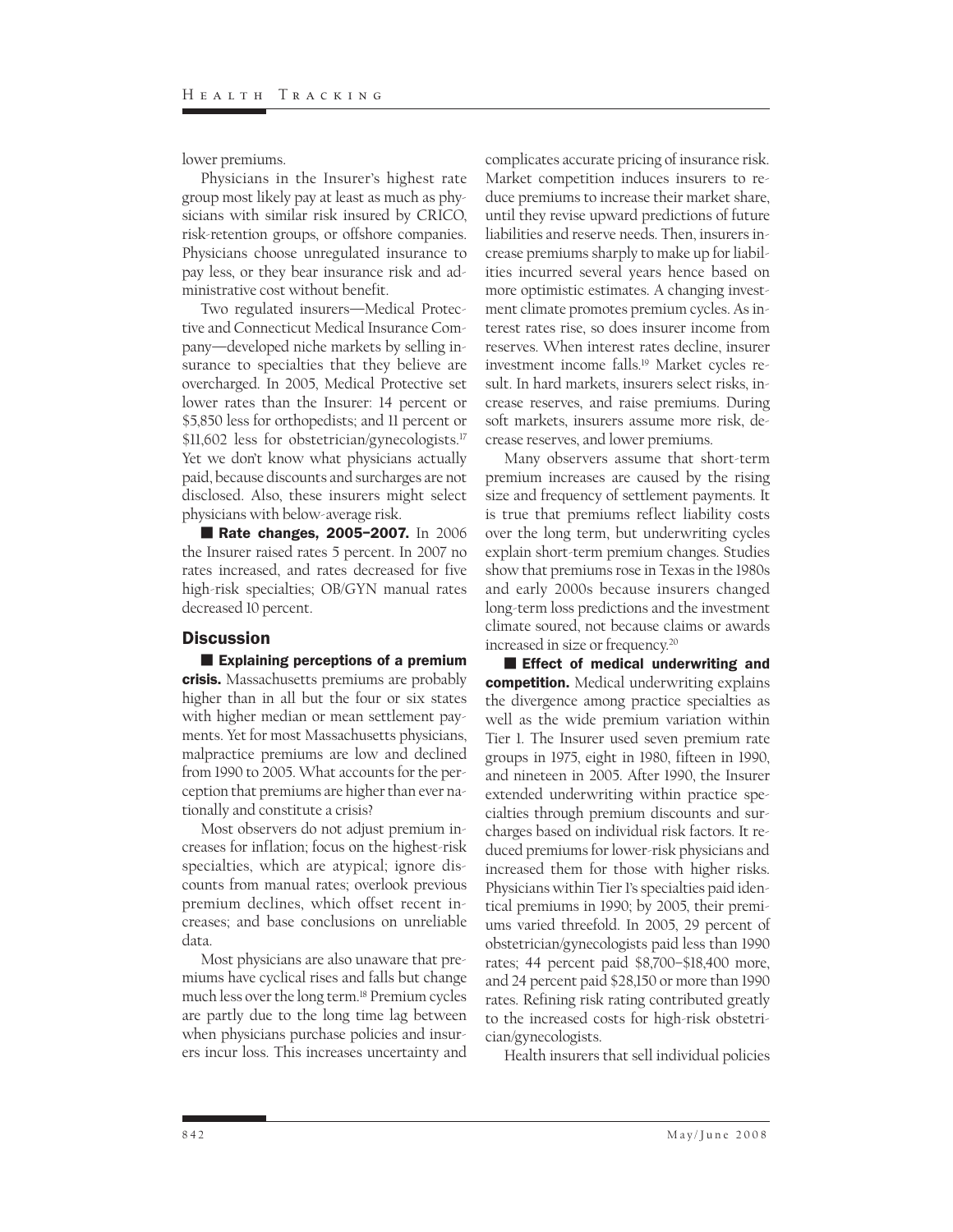also use risk rating, charge steep premiums to high-risk individuals, or deny them coverage. However, most people obtain health insurance through employers, which spreads the risk across all employees and makes insurance affordable for high-risk individuals. An equivalent mechanism for malpractice insurance is known as enterprise liability. It shifts legal and financial responsibility from individual physicians to organizations such as hospitals.

**Policy implications.** If individual states have premium crises, Massachusetts should. However, it does not. Rather, its premiums reflect national and regional averages reported by the AMA surveys from 1970–2000. Instead of rising continually, premiums rose and fell cyclically. Most premiums were moderate in 2005 and lower than their 1990 peak for nearly all physicians. For the most frequently purchased type of policy and level of coverage, mean premiums in 2005 were \$17,810. Only within the three highest-risk practice specialties (which included 8 percent of physicians in 1990 and 4 percent in 2005) were mean premiums higher in 2005 than in 1990. Even within these specialties, nearly one-third of physicians paid less than in 1990. Obstetrician/gynecologists paid the highest mean premiums in 2005: \$85,979. Most likely, the Insurer's OB/GYN premiums are higher than the statewide mean. The Insurer lost market share since 1997 as obstetrician/gynecologists switched to competitors with lower rates.

Our study suggests that other states with high settlement payments and no caps are unlikely to have a premium crisis unless special factors explain why Massachusetts does not. Differences in insurers' underwriting practices, risk assessment, and state regulation could lower Massachusetts premiums. However, these are likely to produce only marginal or short-term savings. The Insurer, a mutual insurance company, might charge lower premiums than commercial insurers in other states. This, too, might produce only small premium differences. Moreover, the opposite occurred in Massachusetts: commercial insurers charged lower rates than the Insurer to highrisk physicians.

Nevertheless, in 2005 three Massachusetts practice specialties paid premiums greater than 5.3 times the mean for all physicians. Their premiums are outside the norm because of the size of their settlement payments. OB/ GYN premiums, for example, are driven by compensation for infants with disabilities requiring lifelong medical or custodial care. Physicians in these specialties who want to advocate for their patients should help change medical practice to reduce injuries and also seek a better means to compensate those injured, not cap damage awards for all patients.

Can practice changes reduce adverse events? Anesthesiology suggests that it can. Once a high-risk specialty, it reversed course in the 1980s.<sup>21</sup> American Society of Anesthesiology practice guidelines changed the standard of care.22 Monitors that continuously check oxygen levels became standard, and fatalities fell between ten- and twentyfold in a decade. By cutting adverse events, physicians also greatly decreased malpractice lawsuits and premiums.

If injuries aren't due to negligence, alternative means of compensating injured patients make sense. One option—which would also provide financial relief for high-risk specialties—is for Congress to create a no-fault compensation system for certain patient injuries, such as infants born with permanent disabilities. There is precedent for such an approach. Virginia and Florida have selective no-fault insurance for certain birth-related injuries.<sup>23</sup> The AMA and others proposed selective no-fault compensation systems for obstetrics-related injuries or cerebral palsy.<sup>24</sup> Similarly, Congress created a no-fault vaccine injury compensation system.25 Social Security, which insures certain permanent disabilities, could be expanded to cover birth-related disabilities. The Medicare statute could be amended to cover medical, nursing home, and home health care costs for all citizens with certain iatrogenic injuries.

Another option is to shift liability from physicians to hospitals for all adverse events that occur in hospitals—so-called enterprise liability. That would ensure patient compensa-